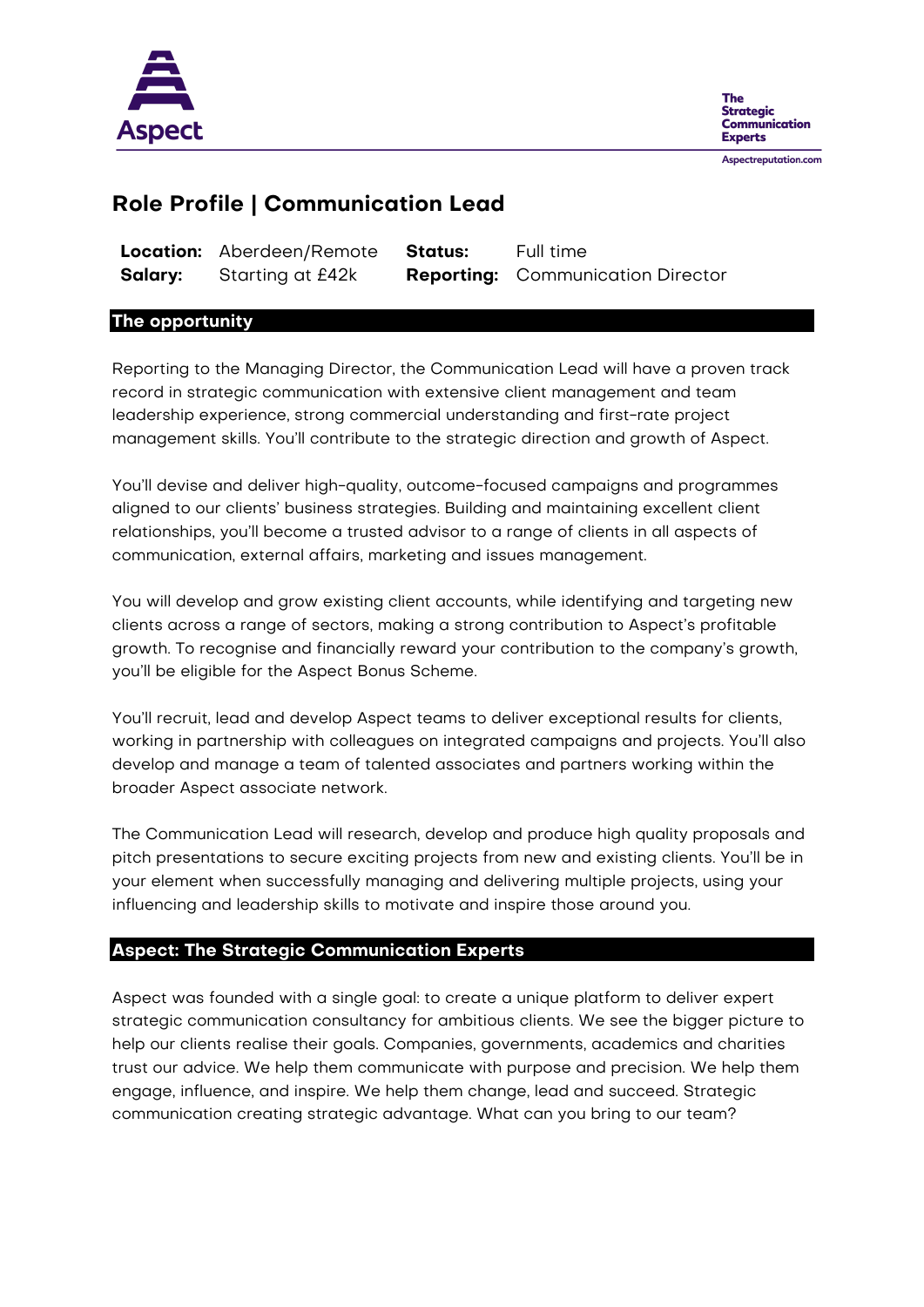

**The** Strategic Communication **Experts** Aspectreputation.com

## **Why Aspect?**

We're strategic communication experts. Our talented core team and global network of experienced associates and partners provide tailored advice, creative solutions and targeted campaigns that propel our clients onwards and upwards to future success. We've all held senior in-house communication roles, so we see things from our clients' perspective. We don't just come up with great ideas and strategies, we get our sleeves rolled up and deliver them.

#### **Our values**

#### **We're brave**

We thrive on tackling big challenges and helping our clients succeed.

#### **We're honest**

We always say what we think based on evidence and knowledge.

## **We're dynamic**

Our expertise constantly evolves to ensure we always offer the best advice.

**We're collaborative** We enjoy working with likeminded people to achieve great results together.

#### **We're passionate**

We care about our clients and take pride in the work that we do for them.

# **Our culture**

We're a passionate and professional team who thrive in complex, issue-rich environments. We combine extensive in-house experience with external consultancy expertise to deliver objective strategic communication advice and solutions in even the most challenging situations. We trust and support each other to deliver great work. We believe in helping our people grow and develop – personally and professionally. We work hard and have fun doing what we enjoy. Are you Aspect?

### **The role**

- Work with the MD on the development and delivery of Aspect's strategy
- Lead the creation and execution of high quality strategic communication activities
- Attract and retain profitable clients in line with agreed business targets
- Prepare profitable quotes for project and manage delivery on time and on budget
- Introduce processes, systems and ways of working to support day-to-day delivery
- Monitor competitors' offerings and identify and capitalise on new opportunities
- Produce high-quality proposals and pitches to secure new business
- Lead, manage and develop multi-disciplinary teams
- Curate, nurture and manage a team of talented associates
- Create strong relationships with clients, colleagues and associates
- Put in place systems and processes to monitor, measure and report performance
- Stay ahead of the curve on the latest communication and marketing trends